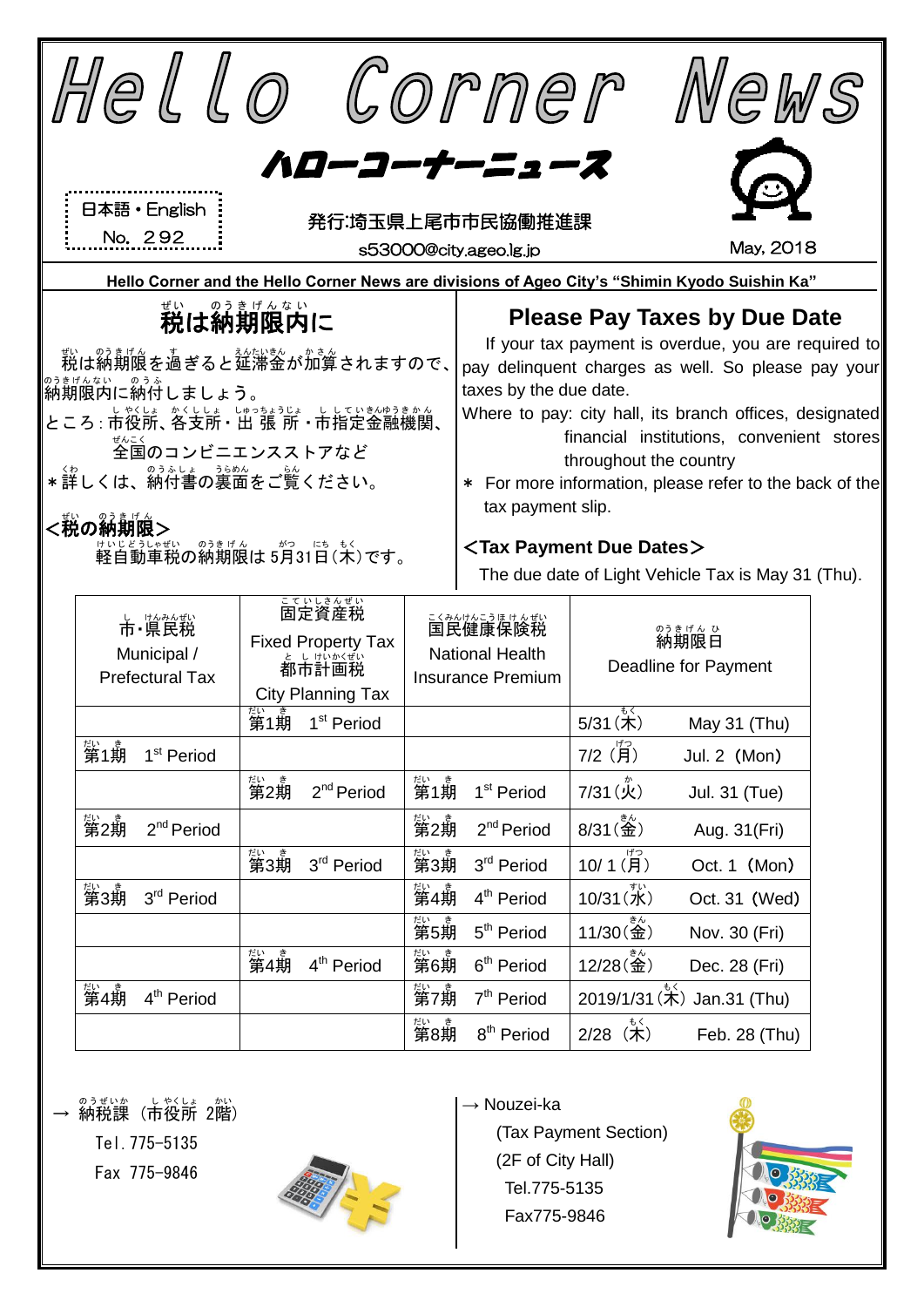| けん しん<br>検 診<br>べ つけんしん<br><個別検診><br><sub>じっしいしょうまゕん</sub><br>実施医療機関で受ける検診です。実施期間は 5月か<br>ら 11月。対 象年齢は平成31年3月31日時点の年齢です。                                                                                           | <b>Medical Checkups</b><br>< Individual Examinations ><br>These examinations will be given at designated<br>medical institutions from May through November.<br>Qualifying ages are determined as of March 31, 2019.                                                                                                                                                                                      |
|--------------------------------------------------------------------------------------------------------------------------------------------------------------------------------------------------------------------|----------------------------------------------------------------------------------------------------------------------------------------------------------------------------------------------------------------------------------------------------------------------------------------------------------------------------------------------------------------------------------------------------------|
| <sub>だいちょう</sub><br>大 腸 がん検診<br>たい<br><b>対</b><br>ょぅ<br>用:400円<br>費<br>しきゅう<br>けんしん<br>子宮がん検診<br>ないしょう さいじょう じょせい<br>(2年に1回、前年度受診していない人)                                                                           | <b>Checkup for Colon Cancer</b><br>For: People aged 40 or over<br>Cost: 400 yen<br><b>Checkup for Uterine Cancer</b><br>For: Women aged 20 or over<br>(Once every two years. You may have this<br>checkup if you did not have it last year)<br>Cost: 700 yen for cervical                                                                                                                                |
| $\hat{H}$ :頸部<br>700码<br>費<br><sub>けいたいぶ</sub><br>頸体部<br>1,000 $\tilde{\vec{H}}$<br>ぜんりつせん<br>前立腺がん検診<br>たい しょう<br>しょう さいじょう だんせい<br>対<br>角:3000円<br>費<br><u>;っぇ</u> ↓ょぅゖんしん<br><u>骨粗しょう 症 検診</u>                  | 1,000 yen for both cervical and uterine<br><b>Checkup for Prostate Cancer</b><br>For: Men aged 50 or over<br>Cost: 300 yen<br><b>Checkup for Osteoporosis</b><br>For: Women aged 40, 45, 50, 55, 60, 63, 65, 68 & 70<br>Cost: 500 yen                                                                                                                                                                    |
| 象:40、45、50、55、60、63、65、68、70歳の女性<br>対<br>黄<br>ょぅ<br>用:500円<br><u> <br/> 肝炎ウィルス</u> 検診<br>(B型・C型)                                                                                                                   | <b>Checkup for Hepatitis B &amp; C</b><br>For: People who are aged 40 or over<br>and have not had this checkup<br>Cost: 700 yen                                                                                                                                                                                                                                                                          |
| しょう<br>「象 : 40歳以上で今まで受けたことのない人<br>対<br>昔<br>,<br>用:700善<br>これらの検診は申し込み不要。対象者には4月下旬<br>に受診券を送りましたので、実施医療機関に予約して<br>。。。。<br>受診してください。<br>*受診券は実施期間が終わる 11月30日(金)まで大切                                                 | Application is not needed for these checkups. A<br>checkup ticket was mailed to eligible residents at the<br>end of April. Please make a reservation with one of the<br>designated medical institutions where you wish to have<br>the checkup.<br>* You are advised to keep your checkup ticket until the<br>checkup period ends at November 30 (Fri).                                                   |
| に<br><br>に保管してください。<br>けっかくけんしん<br>肺がん・結核検診<br>しょう<br>さいいじょう ひと<br>象:40歳以上の人<br>対<br>「ホぃ<br>(肺がん • 結核の集 団検診を受ける人を除く)<br>ま。<br>用:肺X線 800円<br>費<br>タン検査 400 円<br>(X線検査を受ける3.0内、50歳以上で喫煙                              | Checkups for Lung Cancer · Tuberculosis<br>For: People aged 40 or over<br>(Excluding those who have had or are going to<br>have a group examination for lung cancer and<br>tuberculosis checkups)<br>Cost: 800 yen for lung X ray<br>400 yen for examination of phlegm<br>(This exam is for those who have had a lung X)<br>-ray, are aged 50 or above and also whose<br>smoking index is 600 or higher) |
| しまう いじょう<br>指数が 600以上となる人が対象)<br>さいだいへ る す ち ぇ っ く<br>20~30歳代ヘルスチェック<br>たい しょう しょくば<br>けんしん<br>対<br>はんきないよう、しんたいけいそく、けつあつ、「ょょう、ひんけつ、けっとうけんきなど<br><b>検査内容:身体計測・血圧・尿 ・貧血・血糖検査等</b><br>,<br>用:900 <mark>门</mark><br>費 | Checkup for people in their $20s \sim 30s$<br>For: People who are aged between 20 and 39 and do<br>not have an opportunity to receive checkups at<br>their place of work<br>Examination: physical measurement, blood pressure,<br>urine, anemia and blood glucose test<br>Cost: 900 yen                                                                                                                  |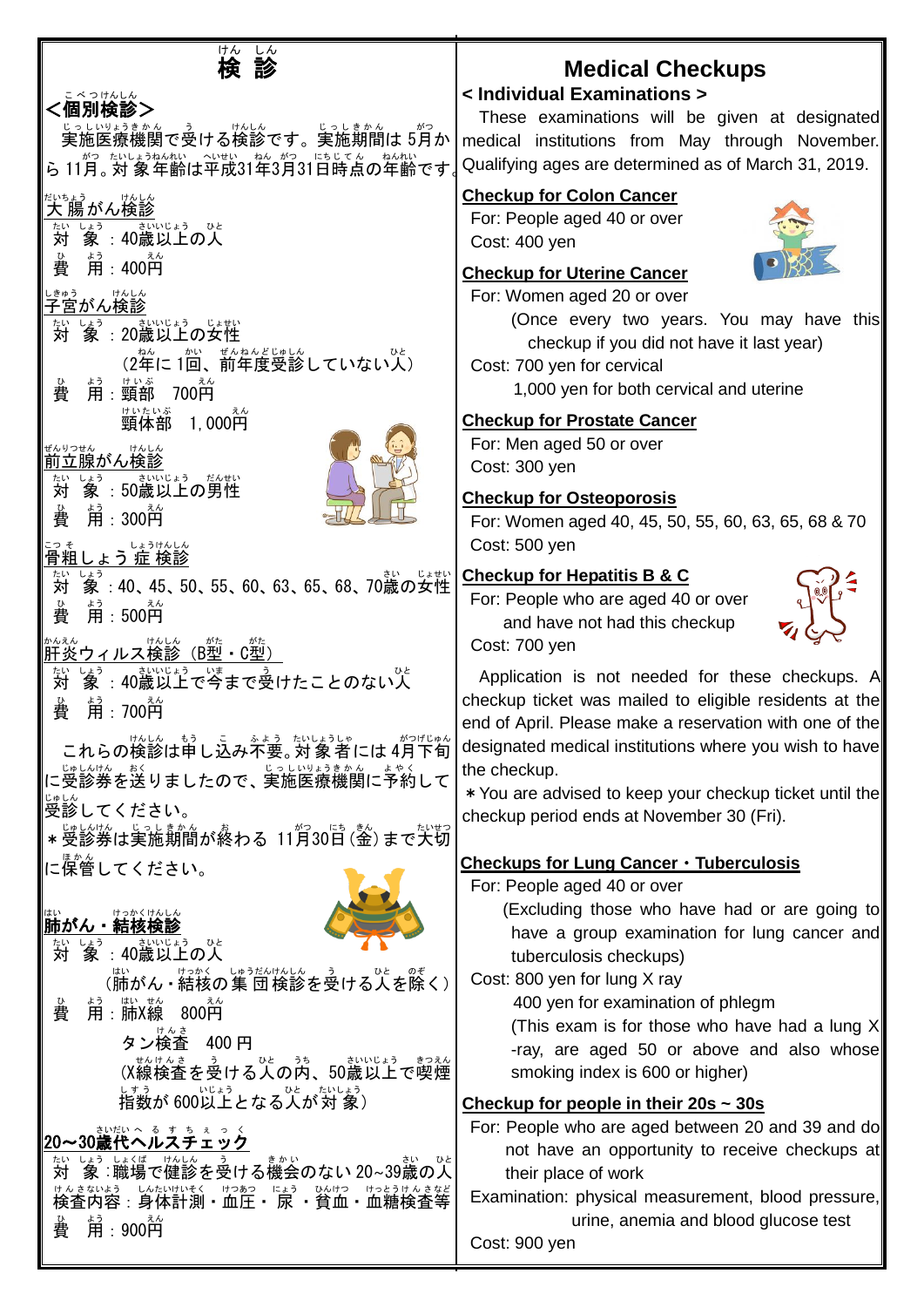#### 成人歯科健康診査 せ い じ ん し か け ん こ う し ん さ

Ξ

対 たい 象 しょう :40歳 さい 以上 いじょう の人 ひと 。<br>費 用:600円 (外 出 がいしゅつ 困難 こんなん な人 ひと のための訪問 ほうもん 歯科 し か は、1,500円 えん )

これらの検診の申し込みは、東・西保健センター、 ほけんねんきんか、しゃくしょ。しゅっちょうじょ こうみんかん<br>保険年金課(市役所1階)、各支所・出 張 所・公民館 で直 接、または、健康カレンダーについている申込書 しひおじこう。 ゕ<br>に必要事項を書いて、西保健センターへ郵送または -<br>Fax してください。受診券を受け取りましたら実施 医療 いりょう 機関 きかん に予約 よやく して受診 じゅしん してください。

→ 远保健センター

(〒362-0074 春日 かすが 2-10-33) Tel.774-1411 / Fax 776-7355



#### 自転車 事故 保険 じてんしゃ じ こ ほけん

じてんしゃ じょうがく ばいしょうきん ざいきゅう<br>自転車事故の加害者に対し、高額の賠 償金が請 求 されるケースが増えています。半成25年7月の神戸 ちほうさいばんしょ<br>地方裁判所では、9,521万円の高額賠 償の判決が言い \*\*\*<br>渡されました。こうした 状 況 の中、埼玉県は条 例を 改正 かいせい し、4月 がつ 1 日 ついたち から、県内 けんない で自転車 じてんしゃ を利用 りよう する場合 ばあい に <u>じてんしゃそんがほけん</u><br>自転車損害保険などへの加入が義務となりました。 <u>なもいねんしゃ。じてんし</u>革を利用する場合は、保護者が加入し なくてはなりません。フォャッコシャンミネム、の関約チョ? c:ポ<br>なくてはなりません。月々数百円の保険料で大きな まょう。 ぇ<br>補償が得られますので、万一の賠 償に備えて自転車 <sub>そんがいほけん</sub><br>損害保険に加入しましょう。

# あげお花しょうぶ祭り

ぁゖぉぉゃま<u>ぅぇ</u><br>上尾丸山公園の菖蒲田 (2,800平方㍍) には、約50種 - <u>まん。</u><br>1万株のハナショウブが咲き誇り、「あげお花しょうぶ <u>た。</u><br>祭り」が 6月2 目(土)から「0゚白(目)まで開催されます。| 。。。。。。。<br>6月2 日 (土)には、「あげお駅からハイキング」が開催さ れ、丸山公園がそのコースに入っています。<br>れ、丸山公園がそのコースに入っています。

また、市指定民俗文化財の 「藤波 ふじなみ の餅つき もちつき 踊 おど り」や太鼓 たいこ の 。<br>生演奏、すてきな景品が 。<br>当たるスタンプラリーも  $\stackrel{\scriptscriptstyle\rm scat}{\scriptscriptstyle\rm f}}$ 行 われます。



#### **Dental health checkup for adults**

For: People aged 40 or over Cost: 600 yen

(Home visit checkup for residents who have difficulties going out is available. 1,500 yen)

To apply for these checkups, please come to Higashi・Nishi Hoken Center (East・West Public Health Center), Hoken-nenkin-ka (Health Insurance & Pension Section, 1F of City Hall), its branch offices or public halls. Or you can write the necessary information on one of application forms which are included in the Health Calendar, and send or fax it to Nishi Hoken Center. After receiving your checkup ticket, please make a reservation with one of the designated medical institutions where you wish to have the checkup.

 $\rightarrow$  Nishi Hoken Center

(〒362-0074 Kasuga 2-10-33) Tel. 774-1411 Fax 776-7355



### **Insurance of Bicycle Accidents**

Recently, there has been an increase in the number of bicycle accidents after which the bicycle rider pays enormous amounts of compensation for damage. In July, 2013, the Kobe District Court ruled that the perpetrator of the bicycle accident is required to pay compensation, up to 95,210,000 yen. In light of this situation, Saitama prefectural government revised the ordinance, requiring anyone riding a bicycle in Saitama to hold bicycle liability insurance starting from April 1, 2018. Guardians of minors who ride a bicycle are also required to have bicycle liability insurance coverage for the minors. With low monthly premiums of only a few

hundred yen, you can receive comprehensive liability coverage, so you are strongly encouraged to do so.



### **Ageo Iris Festival**

About 50 species of Japanese irises, 10,000 plants in total, will be in bloom in the iris garden (2,800  $m<sup>2</sup>$ ) of Ageo Maruyama Park. The "Ageo Iris Festival" will be held from June 2 (Sat) through June 10 (Sun). On June 2 (Sat), the "Hike from Ageo Station" will take place. Maruyama Park is a part of the hiking route.

On the same day, the following events will be also held there: the "Fujinami Mochi-tsuki Odori," which is designated as an intangible folk cultural asset by Ageo City; a live drum performance; and a stamp rally in which you could win a nice prize for collecting stamps at designated locations.